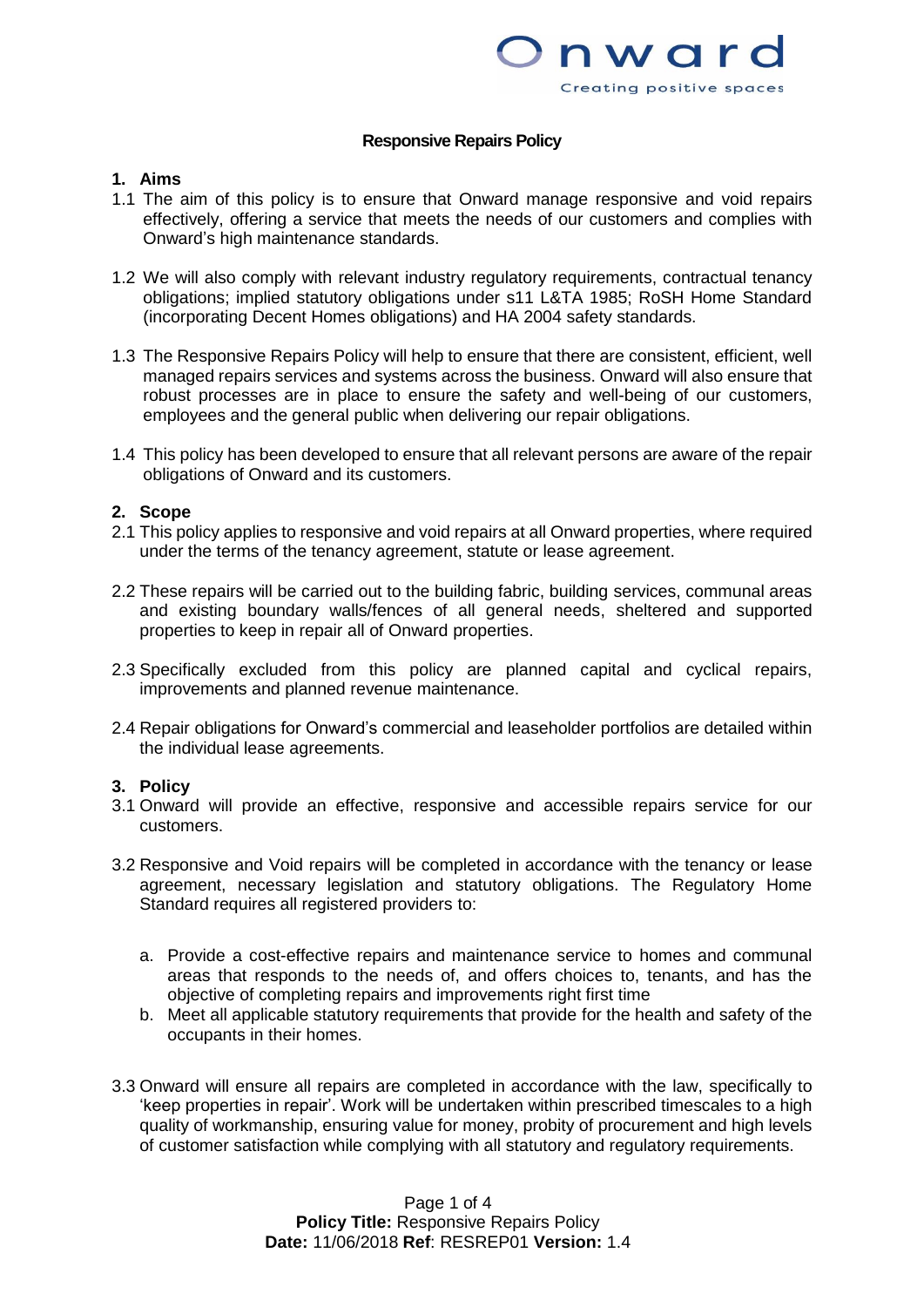

## 3.4 Onward Repair Obligations

- 3.4.1 Repair obligations and responsibilities are identified in a range of documents, both electronic and hard copy. A comprehensive list of 'customer responsibilities' can be found on the Onward website, customer documentation, tenancy agreements, lease agreements and a range of other customer literature.
- 3.4.2 The Responsive Repairs Procedure offers detailed guidance on the process involved in reporting a repair, along with the correct methods of resolving repair queries.
- 3.5 Onward Repair Priorities
- 3.5.1 Where Onward are responsible for the repair required, it will be undertaken in accordance with the specific Regional repair priorities. A comprehensive list of repair priorities can be found within the Responsive Repairs Procedure.
- 3.5.2 In each region repairs will be allocated an appropriate response time, dependant upon the classification of repair and in-line with the relevant procedure.
- 3.6 Customer Repair Obligations
- 3.6.1 Customers have a range of responsibilities, relating to repairs. These are detailed within their tenancy or lease agreement and a range of customer literature.
- 3.6.2 Onward expects all customers to abide by the terms of their tenancy or lease agreement with regard to repairs and maintenance by allowing Onward contractors, staff members or appointed specialists to:
	- a. Inspect the property/communal area or any surrounding Onward property.
	- b. Repair the property or any surrounding Onward property.
	- c. Undertake work that Onward consider necessary to ensure the property and surrounding properties do not put a customer or anyone else at risk (this includes periodic visits to carry out any compliance inspection such as; gas and electrical inspections).
- 3.6.3 Failure to provide reasonable access to repair or inspect the property may result in Onward escalating action in accordance with the tenancy or lease agreement and taking legal action to gain access. Where appropriate Onward will seek to recharge any associated costs.
- 3.7 Rechargeable Repairs
- 3.7.1 Onward must ensure that its resources for repairs and maintenance are maximised and may therefore charge customers for the completion of repairs that are considered to be the 'customer's responsibility'. In addition, customers may be charged for repairs to the property which have been caused by either wilful or accidental damage. We will use the appropriate National Housing Federations 'Schedule of Rates' as a guide for the cost of rechargeable repairs.

# **4 Void Repairs**

4.1 Void properties will be inspected and repaired in accordance with the Onward Void Standard and Procedure, to ensure that properties offered for letting are of a consistent standard. Onward will only re-let vacant properties once they have reached this standard, which will ensure that properties are ready for occupation, clean and meet the needs of incoming customers. Onward will monitor customer satisfaction with regard the lettable standard and will inspect all completed void works.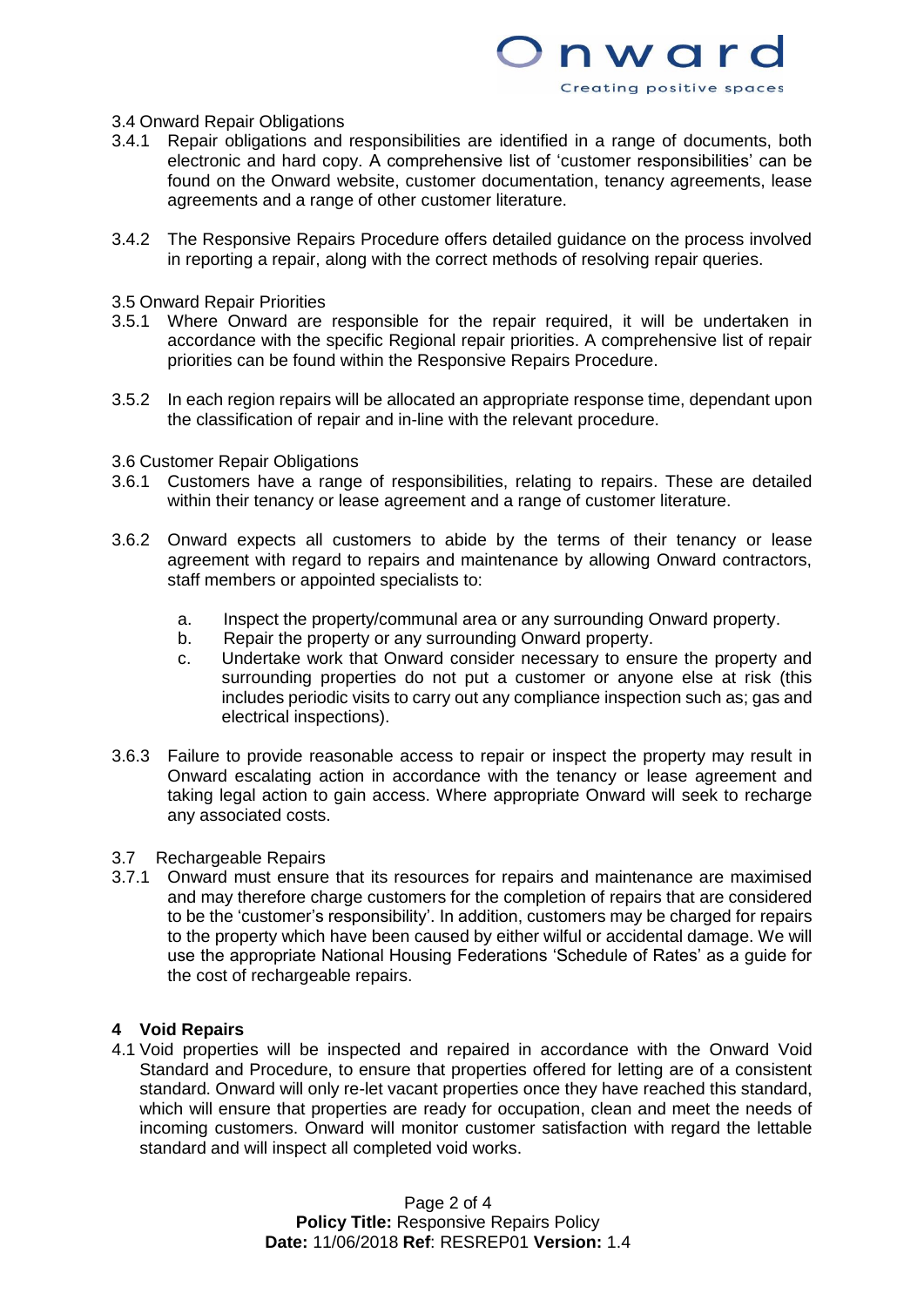

nward

Creating positive spaces

## **5 Performance management**

- 5.1 Contractor Competency
- 5.1.1 Onward uses a number of contractors, including specialist sub-contractors, who have appropriately trained and skilled staff to carry out all repairs, or a select list of approved sub-contractors who can be utilised when required.
- 5.1.2 All contractor operatives working for Onward will be approved to work, have completed a comprehensive induction, and hold relevant skills certification and H&S accreditation. In addition, all contractors will be required to commit to key performance information that will be reviewed during regular contract meetings.
- 5.1.3 Where a lease obligates a commercial or supported leaseholder to administer responsive repairs to an Onward property, they must demonstrate to Onward that the contractors used are competent and compliant. This will be achieved by auditing relevant paperwork. Where this cannot be evidenced by the leaseholder, we will retain the right to utilise one of our approved sub-contractors to complete the work as necessary and will recover the costs through the Rechargeable Repairs Procedure.

#### 5.2 Customer satisfaction

- 5.2.1 Onward will closely monitor customer satisfaction and seek feedback following a repair. Shortly after a repair has been carried out (within the next 24hrs), customers will be contacted and asked to complete a very quick satisfaction survey. We will do this using a simple automated telephone or SMS (text message) approach. If our customers indicate that they are dissatisfied with their recent repair, Onward will endeavour to get in touch to understand what has gone wrong and to help put things right.
- 5.2.2 We will use customer satisfaction feedback in the active management of the responsive repairs service. We will monitor performance and trends to ensure we continuously seek to listen and improve the service we and our contractors provide.

## 5.3 Monitoring of Responsive Repairs Services

- 5.3.1 Monitoring of responsive repairs and void services will be undertaken to ensure continual improvement is maintained. This will be undertaken by regularly evaluating repair activities and internal operations, benchmarking with our peers through Housemark, contractor meetings, and the monitoring of key performance indicators to achieve a recognised level of top performance in the sector.
- 5.3.2 Operational procedures implemented will be continually monitored to ensure compliance with statutory responsibilities.
- 5.3.3 Contractual agreements will be maintained with suitable organisations to ensure that competent, registered and industry body recognised personnel are employed to undertake works on Onward properties. Contractor performance will be reviewed during regular contract meetings.